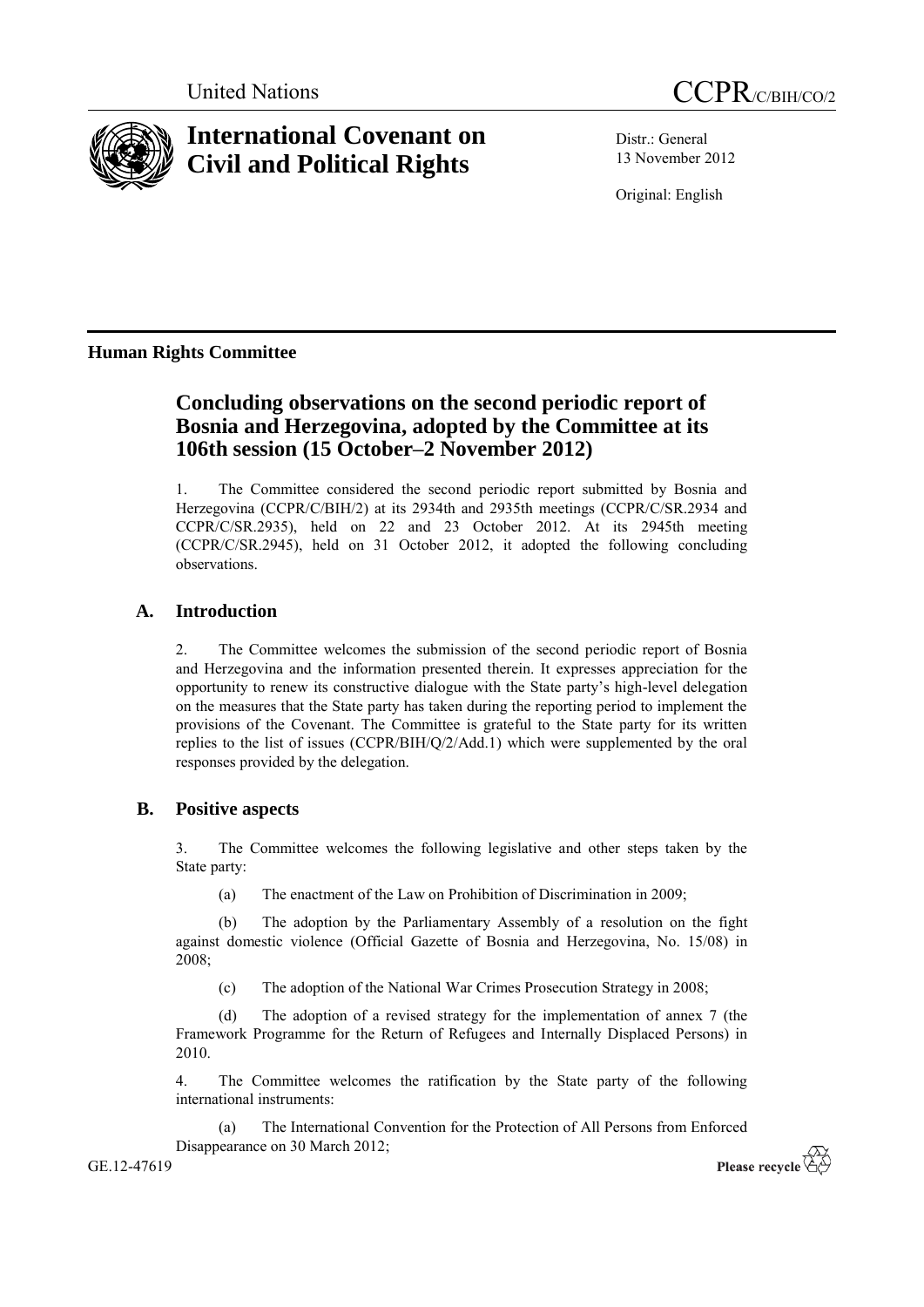(b) The Convention on the Rights of Persons with Disabilities and its Optional Protocol on 12 March 2010;

(c) The Optional Protocol to the International Covenant on Economic, Social and Cultural Rights on 18 January 2012; and

The Optional Protocol to the Convention against Torture and Other Cruel, Inhuman or Degrading Treatment or Punishment on 24 October 2008.

#### **C. Principal matters of concern and recommendations**

5. While noting that the Office of the Ombudsperson has been accredited with "A" status by the International Coordinating Committee of National Institutions for the Promotion and Protection of Human Rights and that the State party intends to designate it as a national mechanism to prevent torture under the Optional Protocol to the Convention against Torture, the Committee is concerned at the Office's lack of financial autonomy and the recent budget cuts that threaten the full implementation of its mandate in the promotion and protection of human rights in the State party (art. 2).

#### **The State party should strengthen its efforts to ensure that the Office of the Ombudsperson enjoys financial autonomy and is provided with adequate financial and human resources commensurate with the additional activities conferred upon it.**

6. The Committee recalls its previous recommendation (CCPR/C/BIH/CO/1, para. 8) and expresses its regret that the Constitution and Election Law of the State party continues to exclude persons who do not belong to one of the State party's "constituent peoples", namely Bosniaks, Croats and Serbs, from being elected to the House of Peoples and to the tripartite Presidency of Bosnia and Herzegovina. The Committee particularly regrets that, notwithstanding its previous recommendations and the judgment of the European Court of Human Rights in the case of *Dervo Sejdić and Jakob Finci*, application Nos. 27996/06 and 34836/06, handed down on 22 December 2009, efforts to amend the Constitution have stalled such that the law continues to exclude citizens from certain groups from participating in elections that were held in October 2010 (arts. 2, 25 and 26).

**The Committee reiterates its previous concluding observations (CCPR/C/BIH/CO/1, para. 8) that the State party should adopt an electoral system that guarantees equal enjoyment of the rights of all citizens under article 25 of the Covenant, irrespective of ethnicity. In this regard, the Committee recommends that the State party, as a matter of urgency, amend its Constitution and Election Law to remove provisions that discriminate against citizens from certain ethnic groups by preventing them from participating in elections.**

7. While appreciating efforts to deal with war crime cases such as the implementation of the National War Crimes Processing Strategy, the Committee remains concerned at the slow pace of prosecutions, particularly those relating to sexual violence, and the lack of support to victims of such crimes. The Committee is also concerned at the lack of efforts to harmonize jurisprudence on war crimes among entities and that entity-level courts use the archaic Criminal Code of the former Socialist Federal Republic of Yugoslavia that does not, inter alia, define crimes against humanity, command responsibility, sexual slavery and forced pregnancy. The Committee is concerned that this might affect consistency in sentencing among entities (arts. 2 and 14).

**The State party should expedite the prosecution of war crime cases. The State party should also continue to provide adequate psychological support to victims of sexual violence, particularly during the conduct of trials. Furthermore, the State party should ensure that the judiciary in all entities strongly pursues efforts aimed at harmonizing jurisprudence on war crimes and that charges for war crimes are not**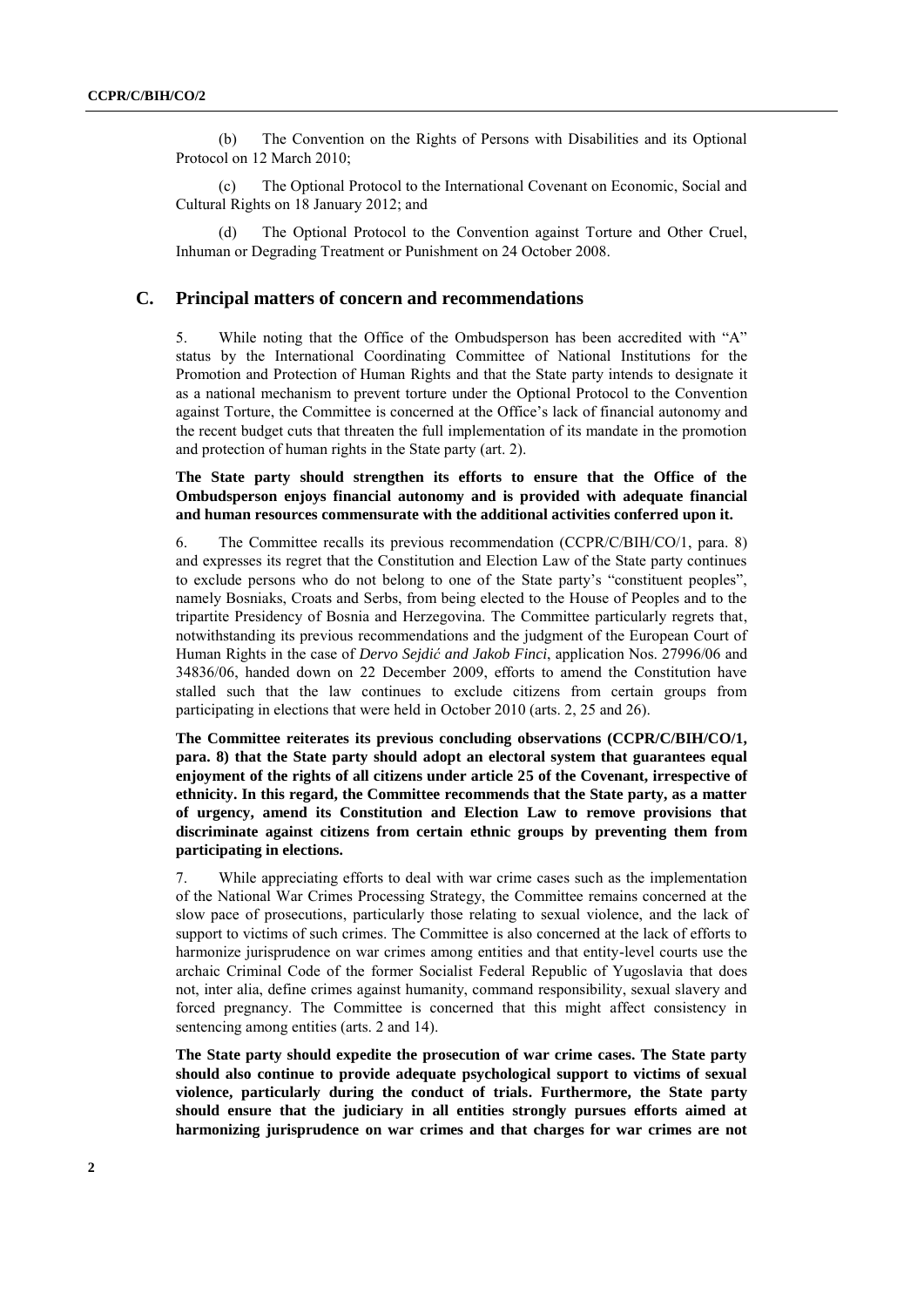#### **brought under the archaic Criminal Code of the former Socialist Federal Republic of Yugoslavia, which does not recognize certain offences as crimes against humanity.**

8. The Committee is concerned that the Strategy on Transitional Justice that aims at ensuring access to justice and reparation for all civilian victims of war including survivors of sexual violence has not been adopted. The Committee is also concerned that a draft law on the rights of victims of torture and civilian victims of war that aims at ensuring that all civilian victims of war in the State party have equal access to social benefits has not been adopted. The Committee further recalls its previous recommendation (CCPR/C/BIH/CO/1, para. 15) and remains concerned that personal disability benefits received by civilian victims of war are significantly lower than those received by war veterans in entities and respective cantons (arts 2, 7 and 26).

**The State party should take practical measures to ensure that survivors of sexual violence and torture have access to justice and reparations. Furthermore, the Committee reiterates its previous recommendation (CCPR/C/BIH/CO/1, para. 15) and urges the State party to harmonize disability benefits among entities and cantons so that personal disability benefits received by civilian victims are adjusted to ensure they are in line with the personal disability benefits received by war veterans.**

9. The Committee recalls its previous recommendations (CCPR/C/BIH/CO/1, para. 14) and regrets the slow progress that has been made to find persons who went missing during the armed conflict between 1992 and 1995. The Committee is also concerned at the budget cuts for the Missing Persons Institute that adversely affect the implementation of its mandate (arts. 2, 6 and 7).

**The Committee reiterates its previous concluding observations (CCPR/C/BIH/CO/1, para. 14) and recommends that the State party should expedite the investigation of all unresolved cases involving missing persons. Furthermore, the State party should take all necessary measures to ensure that the Missing Persons Institute is adequately funded and able to fully implement its mandate with a view to completing the resolution of these cases as soon as possible. The State party should also continue to provide adequate psychological support to families of missing persons during the conduct of exhumations.**

10. The Committee recalls its previous recommendations (CCPR/C/BIH/CO/1, para. 11) and regrets that despite the introduction of quotas in the Election Law that require political parties to nominate at least 30 per cent of women candidates and incentives for parliamentary funding for political parties with women representatives in the Parliamentary Assembly, women remain under-represented in legislative and executive bodies at all levels of Government (arts. 2, 3 and 26).

#### **The Committee reiterates its previous concluding observations (CCPR/C/BIH/CO/1, para. 11) to strengthen its efforts to increase the participation of women in the public sector through appropriate temporary special measures to give effect to the provisions of the Covenant.**

11. While noting the State party's efforts to reconstruct and refurbish places of deprivation of liberty in order to improve conditions, the Committee is concerned that overcrowding in detention centres and prisons continues to be a problem in the State party The Committee is also concerned at reports of cases of inter-prisoner violence in prisons (arts. 6 and 10).

**The State party should take urgent measures to address overcrowding in detention centres and prisons, including through increased resort to alternative forms of punishment, such as electronic monitoring, parole and community service. The State party should take practical measures to prevent inter-prisoner violence. In this regard, the State party should continue to ensure that all cases of inter-prisoner**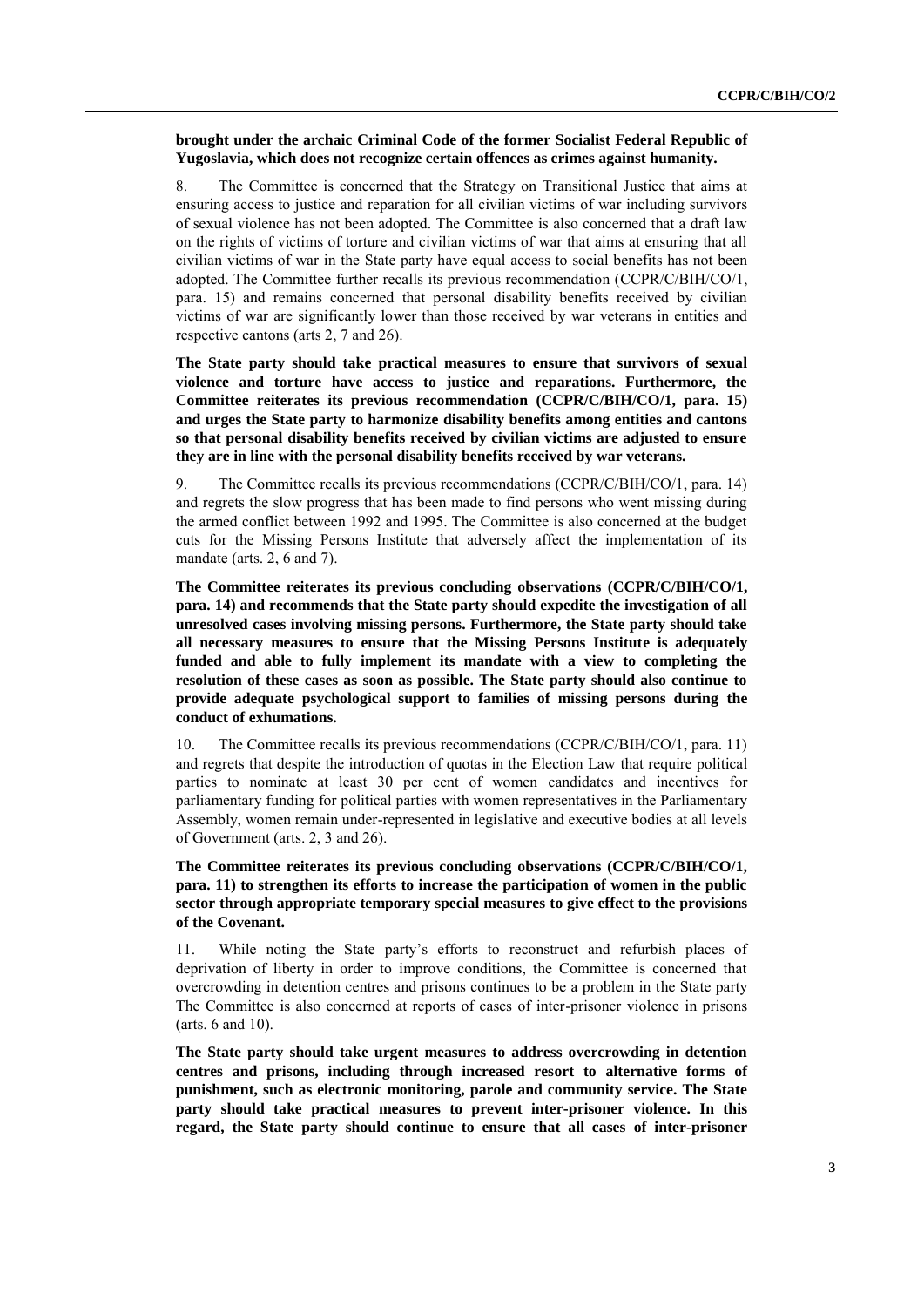#### **violence, especially those leading to deaths, are thoroughly investigated and that the perpetrators are prosecuted and punished with appropriate sanctions.**

12. The Committee is concerned that article 21 of the Law on the Rights of Defenders and Members of their Families, applicable in the Federation of Bosnia and Herzegovina, provides that, in order for the family members of missing persons to accede to or maintain a monthly pension, they have to commence proceedings to declare the missing person deceased within two years of the law coming into force. Furthermore, the Committee is concerned that in the Republic Srpska, municipal courts require the production by family members of evidence in the form of a death certificate that their relative has been subjected to enforced disappearance when assessing a request for a disability pension under article 25 of the Law on the Protection of Civilian Victims of War and article 190 of the Law on Administrative Procedure. The Committee is concerned that this practice raises issues under articles 2, 6 and 7 of the Covenant, as missing persons and those subjected to enforced disappearance are presumed dead when efforts are being made to find them (arts. 2, 6 and 7)

**The State party should abolish the obligation in cases of disappearance which makes the right to compensation dependent on the family's willingness to have the family member declared dead. The State party should ensure that any compensation or other form of redress adequately reflects the gravity of the violation and the harm suffered.**

13. While taking note of efforts to provide protection for witnesses of war crimes in the State party, such as the establishment of the Witness Prosecution Unit in the Office of the Prosecutor, the Committee is concerned at the prevailing deficiencies in the implementation of the witness support programme in entities where war crime cases have been transferred, such as the lack of adequate psychological support and that witnesses have been made to confront accused persons in and outside courts. The Committee is concerned that this affects the willingness of witnesses to provide testimony during trials (arts. 6 and 14).

**The State party should take practical measures to increase the effectiveness of the witness protection programme to ensure the full protection of witnesses. The State party should also ensure that witnesses continue to receive adequate psychological support in entities where war crimes have been transferred. The State party should further ensure that authorities fully investigate cases of suspected intimidation of witnesses to put an end to the climate of fear that stifles efforts to prosecute war crimes at the entity level in the State party.**

14. While appreciating the efforts made by the State party to protect the right of persons against refoulement, the Committee is concerned that persons subject to removal on national security grounds are subjected to indefinite detention based solely on the discretionary decisions by the security organs of the State. The Committee is also concerned that the appeals submitted to courts by asylum seekers that are ordered by administrative authorities have no suspensive effect and that information on countries of origin provided by relevant international organizations and agencies is not always sufficiently taken into account (arts. 7, 9 and 10).

**The State party should revise the law that provides for the detention of persons who are subject to removal from the State party on grounds of national security to ensure that full legal security is guaranteed and that such persons are not held indefinitely. In this regard, the State party should also consider introducing other methods of surveillance in place of indefinite detention. The State party should also ensure that, in all cases involving refoulement, all appeals to courts have suspensive effect and all relevant information on the situation in the country of origin is duly taken into account by competent administrative and judicial organs.**

15. The Committee recalls its previous recommendation (CCPR/C/BIH/CO/1, para. 18) and remains concerned that article 132 (d) of the Code of Criminal Procedure, which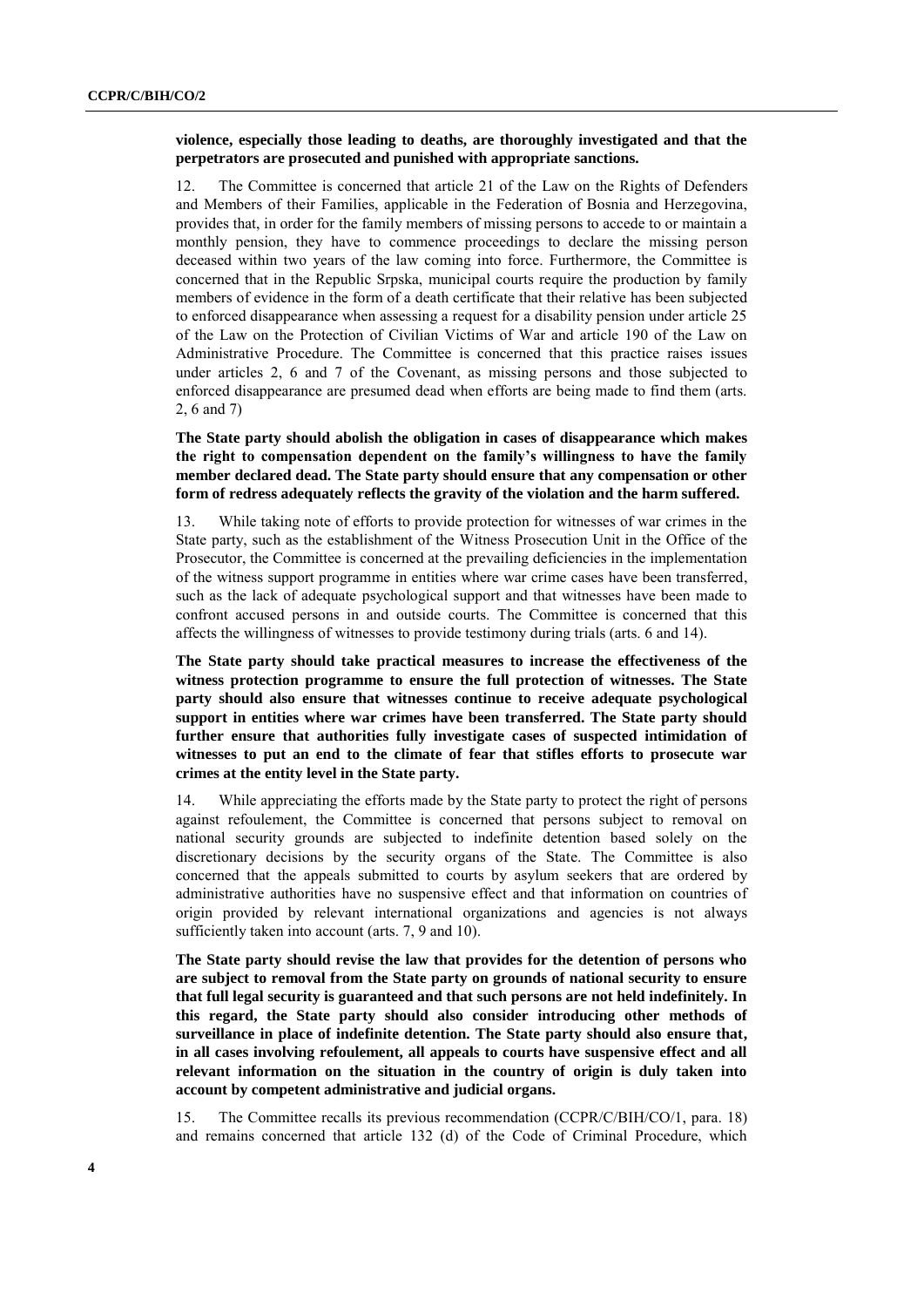provides that persons suspected of criminal offences can be placed in pretrial detention if the alleged offence is punishable by a prison sentence exceeding 10 years, solely on the ground that the judge finds that reasons of public security or security of property warrant such detention, remains on the statute book (art. 9).

**The Committee reiterates its previous concluding observation (CCPR/C/BIH/CO/1, para. 18) and recommends that the State party should consider removing from the Code of Criminal Procedure of the State party the ill-defined concept of public security or security of property as a ground for ordering pretrial detention of individuals that are considered a threat to public security or property.**

16. The Committee recalls its previous observations (CCPR/C/BIH/CO/1, paras. 20 and 21) and remains concerned that a considerable number of refugees, returnees and internally displaced persons have still not been resettled and continue to reside in collective centres (art. 12)

**The Committee reiterates its previous recommendations (CCPR/C/BIH/CO/1, paras. 20 and 21) and recommends that the State party should expedite efforts for the resettlement and return of refugees, returnees and internally displaced persons in order to complete the phasing-out of collective centres. In this regard, the State party should continue to take practical measures aimed at providing adequate alternative housing to the residents of collective centres and the creation of the necessary conditions for sustainable returns and resettlement.**

17. The Committee recalls its previous observations (CCPR/C/BIH/CO/1, para. 22) and notes with concern the challenges in the registration of births and the provision of birth certificates, particularly for the Roma, which affect their access to health insurance, social security, education and other basic rights (arts. 16 and 24).

**The Committee reiterates its previous concluding observations (CCPR/C/BIH/CO/1, para. 22) and recommends that the State party should increase its efforts to improve birth registration and the provision of birth certificates, particularly among the Roma, through appropriate interventions such as awareness-raising programmes aimed at changing mindsets regarding the need to register births or obtain birth certificates.**

18. The Committee regrets reports and the admission by the State party that the Communications Regulatory Authority, which is, inter alia, mandated to investigate improper conduct in the media and hate speech cases, is not independent, as it is subjected to economic and political pressure (art. 19).

**The Committee recalls its general comment No. 34 (2011) on freedoms of opinion and expression and urges the State party to ensure that the Communications Regulatory Authority's independence is fully respected. The State party should, therefore, desist from any acts of influence over the conduct of affairs by the Communication Regulatory Authority to ensure that it undertakes its mandate independent of any external influence from any person or body.**

19. The Committee is concerned at reports of restrictions on freedoms of expression and assembly in Prijedor town, where the Mayor on 9 May 2012 prohibited public commemorations for the twentieth anniversary of mass atrocities which had been organized by local non-governmental organizations. The Committee is concerned at reports that public announcements were made that any failure to comply with the prohibition and the use of the term "genocide" when referring to the crimes committee in Omarska would be prosecuted (arts. 19 and 21).

**The State party should ensure that restrictions on freedoms of expression and assembly comply with the strict requirements of articles 19 and 21 of the Covenant respectively. In this regard, the State party should conduct investigations regarding**